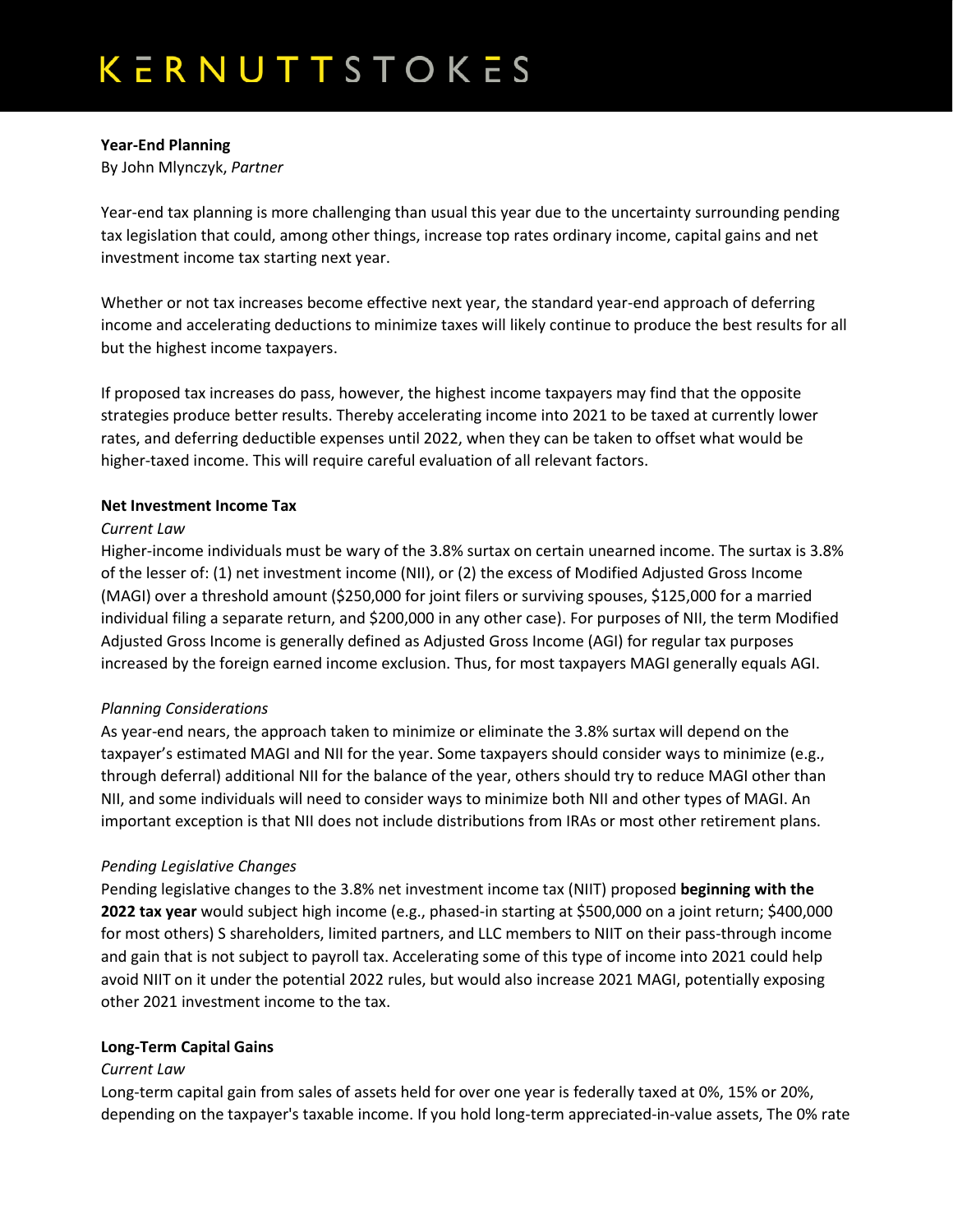# KERNUTTSTOKES

generally applies to net long-term capital gain to the extent that, when added to regular taxable income, it is not more than \$80,800 for a married couple.

## *Planning Considerations*

If possible, consider maximizing the zero percent long-term capital gains bracket. For example, if you recognized \$5,000 of long-term capital gains earlier this year and you expect to be in the zero percent capital gains bracket, then you may want to avoid recognizing capital loss before year-end, because the \$5,000 of capital gain that is already tax-free (federal).

Consider deferring capital gains income until 2022 and recognizing capital losses "i.e., tax loss harvesting" in 2021 if doing so will enable you to claim larger deductions, credits, and other tax breaks for 2021 that are phased out over varying levels of AGI. These may include deductible IRA contributions, child tax credits, higher education tax credits, and deductions for student loan interest.

Consider accelerating capital gains into 2021 if current year income is lower than "normal" or other capital losses are available of to offset capital gains.

#### **Roth IRA Conversion**

Consider converting some portion of your traditional-IRA to a Roth IRA if:

- 1) The value of the IRA investments has declined during the year; or
- 2) Your 2021 taxable income is expected to be lower than "normal".

Keep in mind that the conversion will increase your income for 2021, possibly reducing tax breaks subject to phaseout at higher AGI levels. However, this may be desirable for those potentially subject to higher tax rates under pending legislation.

#### **Itemized Deductions**

#### *Current Law*

Many taxpayers won't be eligible to itemize deductions (federally) because of the high standard deduction amounts that apply for 2021 (\$25,100 for joint filers, \$12,550 for singles and for marrieds filing separately, \$18,800 for heads of household), and because many itemized deductions have been reduced or abolished, including the \$10,000 limit on state and local taxes; miscellaneous itemized deductions; and non-disaster related personal casualty losses.

# *Planning Considerations*

You may still itemize medical expenses that exceed 7.5% of your AGI, state and local taxes up to \$10,000, charitable contributions, and home mortgage interest (limited in some cases). In addition to the standard deduction, you can claim a \$300 deduction (\$600 on a joint return) for cash charitable contributions.

Some taxpayers may be benefit from a "bunching" strategy by pulling or pushing discretionary medical expenses and charitable contributions into the year where they will receive a maximum tax benefit. For example, a taxpayer who will be able to itemize deductions this year but not next year will benefit by making two years' worth of charitable contributions this year. The COVID-related increase for 2021 in the income-based charitable deduction limit for cash contributions from 60% to 100% of MAGI assists in this bunching strategy.